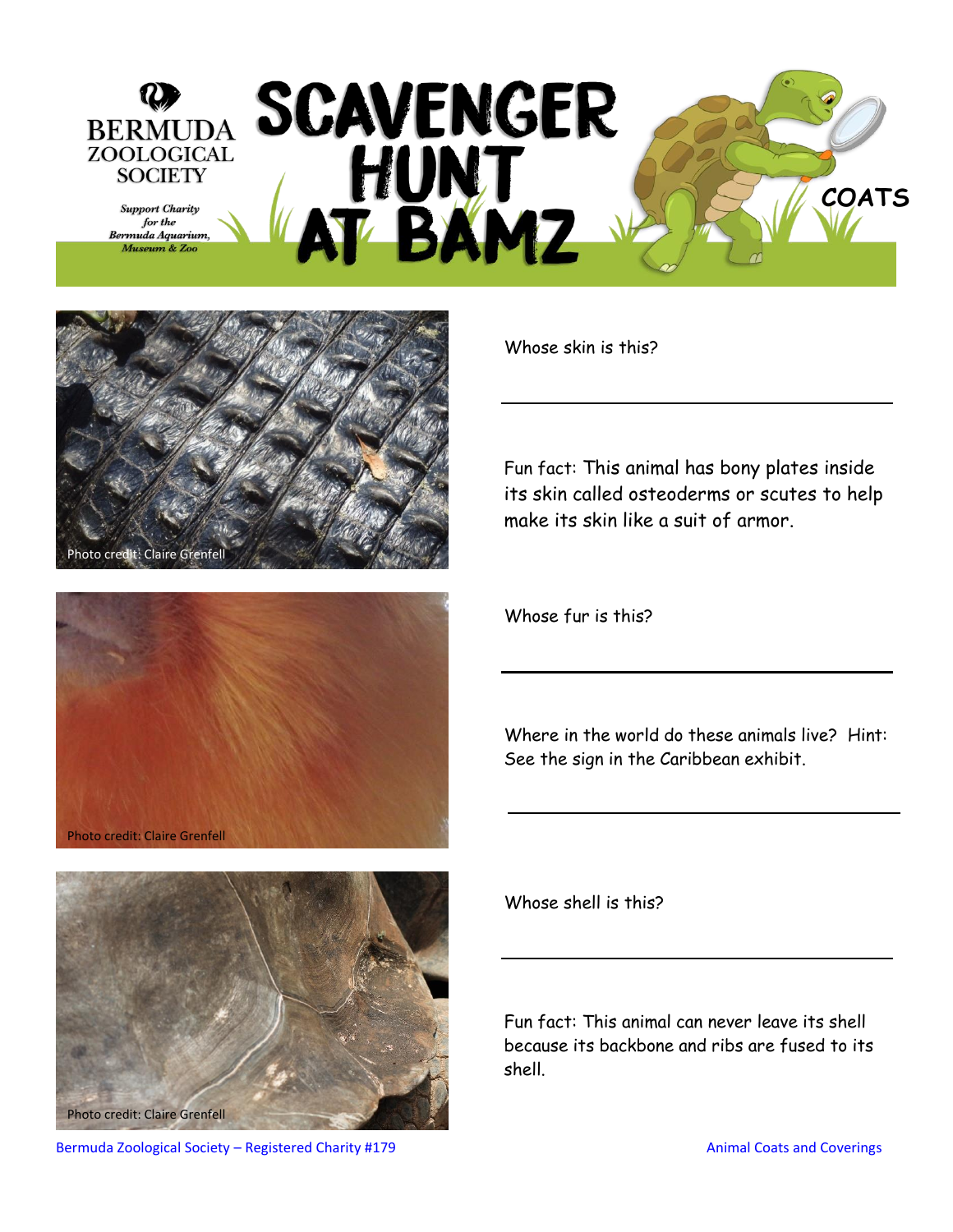## SCAVENGER<br>HUNT<br>AT BAMZ **BERMUDA** ZOOLOGICAL **SOCIETY COATS Support Charity** for the Bermuda Aquarium, Museum & Zoo







Whose skin is this?

Fun fact: This animal must shed its skin in order to grow because its skin does not grow. Like all reptiles, snakes are covered with scales that are attached to each other.

Whose skin is this?

Fun fact: This animal has patterned skin to help it camouflage. This helps it to avoid being detected by predators and to hide from its prey so that it can catch them more easily.

Whose feathers are these?

Fun fact: The males have colorful feathers and the females have brown feathers.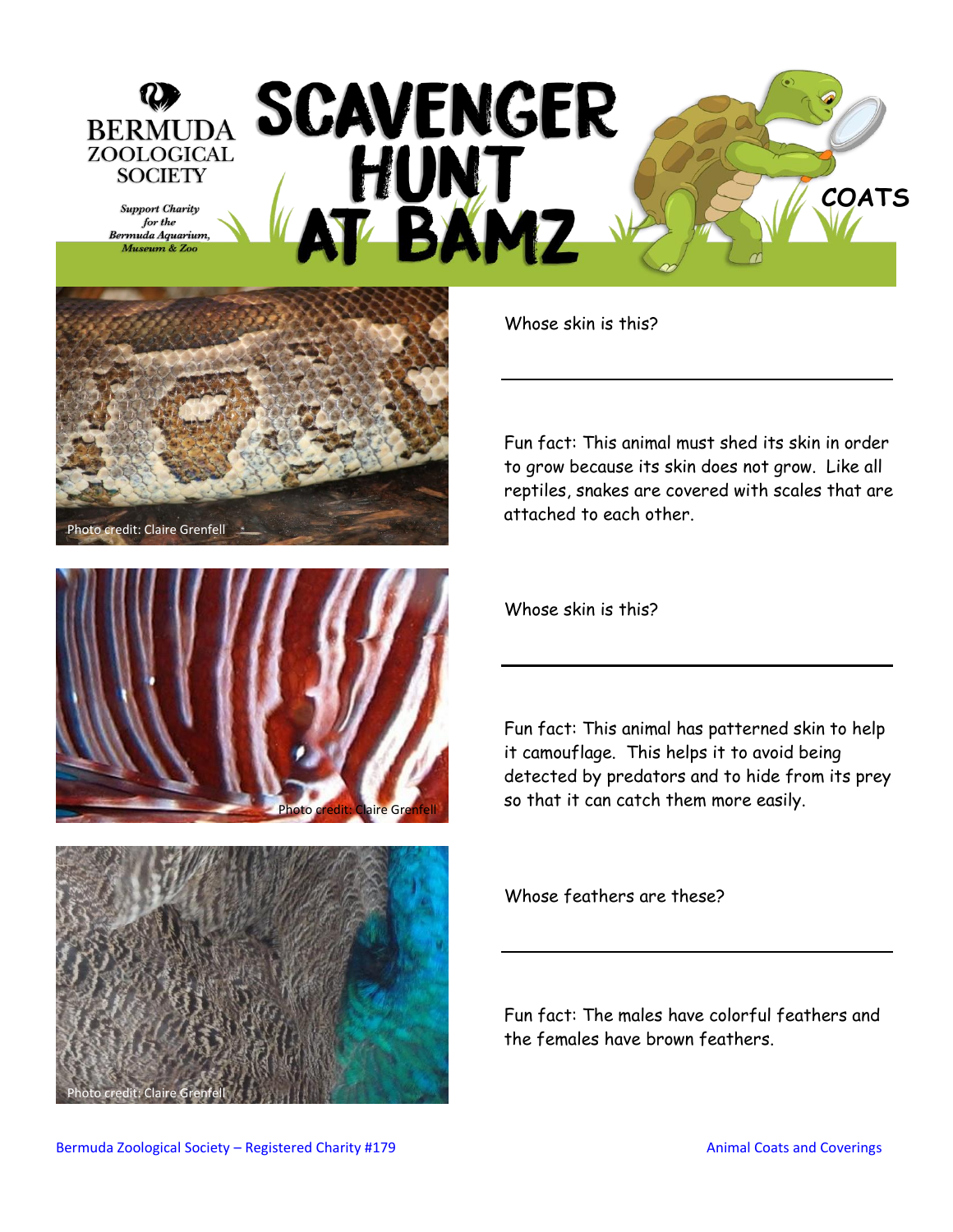





Photo credit: Claire Grenfell

Whose feathers are these?

Do the males and females look the same or are they different colors? Hint: See the sign in the Madagascar exhibit.

Whose spines are these?

How does this animal use its spines to protect itself? Hint: See the sign for the Special Defenses tank.

Whose feathers are these?

Fun fact: This animals' feathers turn bright pink because of the shrimp and crustaceans that it eats.

Bermuda Zoological Society – Registered Charity #179 Animal Coats and Coverings and Coverings